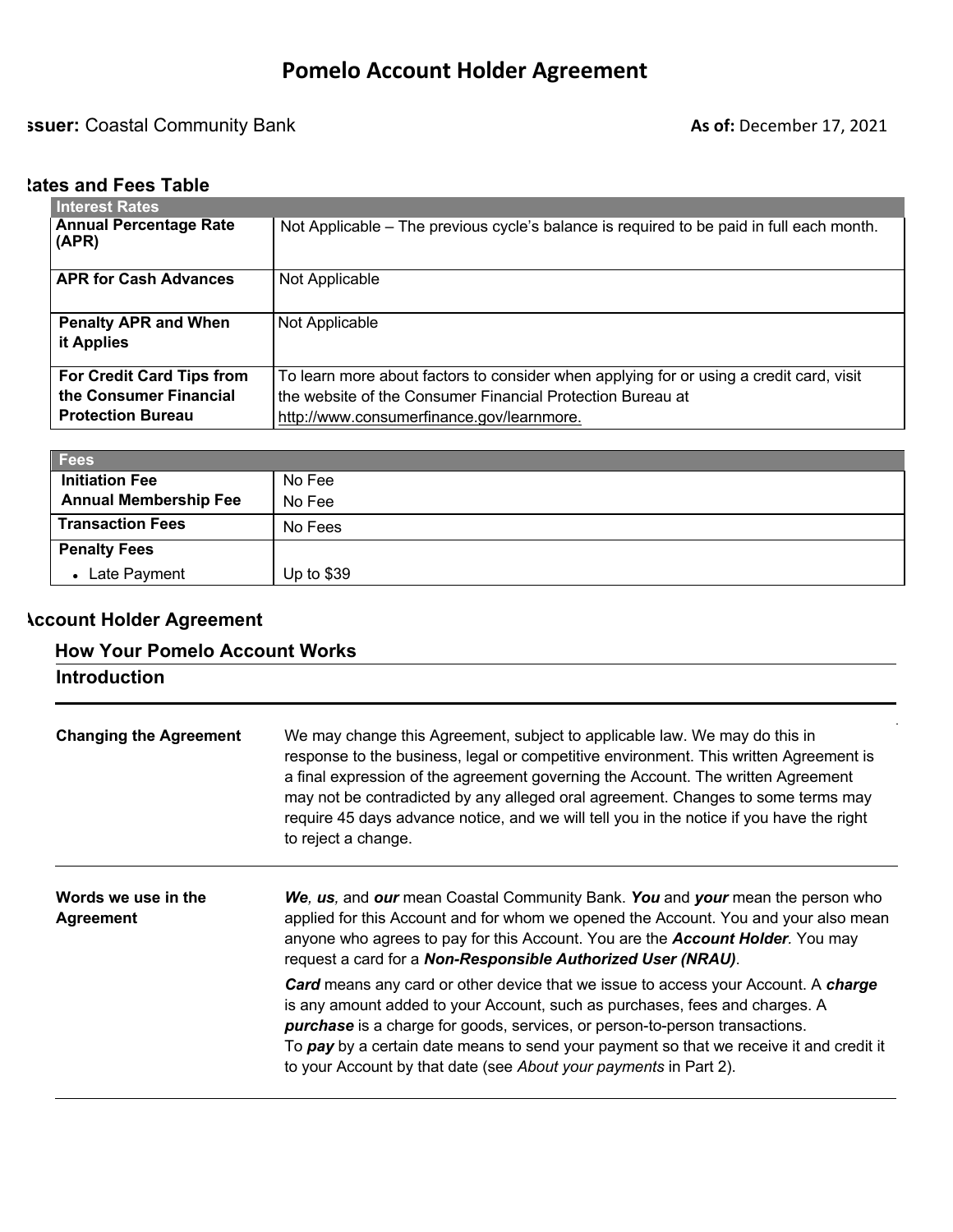| Using the card               | You may use the card to make purchases.                                                                                                                                                                                                                                                                                                                                                                                                                                                                                                                                                                                                                                                                                                              |
|------------------------------|------------------------------------------------------------------------------------------------------------------------------------------------------------------------------------------------------------------------------------------------------------------------------------------------------------------------------------------------------------------------------------------------------------------------------------------------------------------------------------------------------------------------------------------------------------------------------------------------------------------------------------------------------------------------------------------------------------------------------------------------------|
|                              | We decide whether to approve a charge, based on how you spend and pay on this<br>Account and other accounts you have with us and our Affiliates. We also consider<br>your credit history and your personal resources that we know about.                                                                                                                                                                                                                                                                                                                                                                                                                                                                                                             |
|                              | You may arrange for certain merchants and third parties to store your card number and<br>expiration date, so that, for example:<br>• the merchant may charge your account at regular intervals; or<br>• you may make charges using that stored card information                                                                                                                                                                                                                                                                                                                                                                                                                                                                                      |
|                              | We may (but are not required to) tell these merchants and third parties if your expiration<br>date or card number changes or if your account status is updated, including if your<br>account is cancelled. If you do not want us to share your updated account information,<br>please contact us using the Pomelo app.                                                                                                                                                                                                                                                                                                                                                                                                                               |
|                              | Keep your card safe and don't let anyone else use it. If your card is lost or stolen or your<br>Account is being used without your permission, contact us right away.<br>You may not use your Account for illegal activities.                                                                                                                                                                                                                                                                                                                                                                                                                                                                                                                        |
| Promise to pay               | You promise to pay all charges, including:<br>charges you make, even if you do not present your card or sign for the<br>transaction,                                                                                                                                                                                                                                                                                                                                                                                                                                                                                                                                                                                                                 |
|                              | charges that other people make if you let them use your Account, and<br>$\bullet$<br>charges that Additional NRAUs make or permit others to make.                                                                                                                                                                                                                                                                                                                                                                                                                                                                                                                                                                                                    |
| <b>Declined Transactions</b> | We may decline to authorize a charge. Reasons we may do this include suspected fraud<br>and our assessment of your creditworthiness. This may occur even if your Account is not<br>in default. We are not responsible for any losses you incur if we do not authorize a<br>charge. And we are not responsible if any merchant refuses to accept the card.                                                                                                                                                                                                                                                                                                                                                                                            |
| <b>About your payments</b>   |                                                                                                                                                                                                                                                                                                                                                                                                                                                                                                                                                                                                                                                                                                                                                      |
| When you must pay            | You must pay the Amount Due, or Minimum Payment<br>Due, if applicable, no later than the Payment Due Date shown on your billing statement<br>to avoid a late payment fee. Each billing statement also states the time and manner by<br>which you must make your payment for it to be credited as of the same day it is<br>received. For your payment to be considered on time, we must receive it in such time<br>and manner by the Payment Due Date shown on your billing statement. Each billing<br>statement also shows a Closing Date. The Closing Date is the last day of the billing<br>period covered by the billing statement. Each Closing Date is about 30 days after the<br>previous billing statement's Closing Date.                    |
| How to make payments         | Make payments to us in U.S. dollars with:<br>an electronic payment that can be cleared through the U.S. banking system. (for<br>example: connecting your checking or savings account via Plaid and authorize<br>Pomelo to draw designated amounts)<br>a cash payment (load) through the Mastercard rePower network<br>If your payment meets the above requirements, we will credit it to your Account as of the<br>day we receive it, as long as we receive it by the time disclosed in your billing statement.<br>If we receive it after that the day after we receive it.<br>If your payment does not meet the above requirements, there may be a delay in crediting<br>your Account. This may result in late fees (see the Rates and Fees Table). |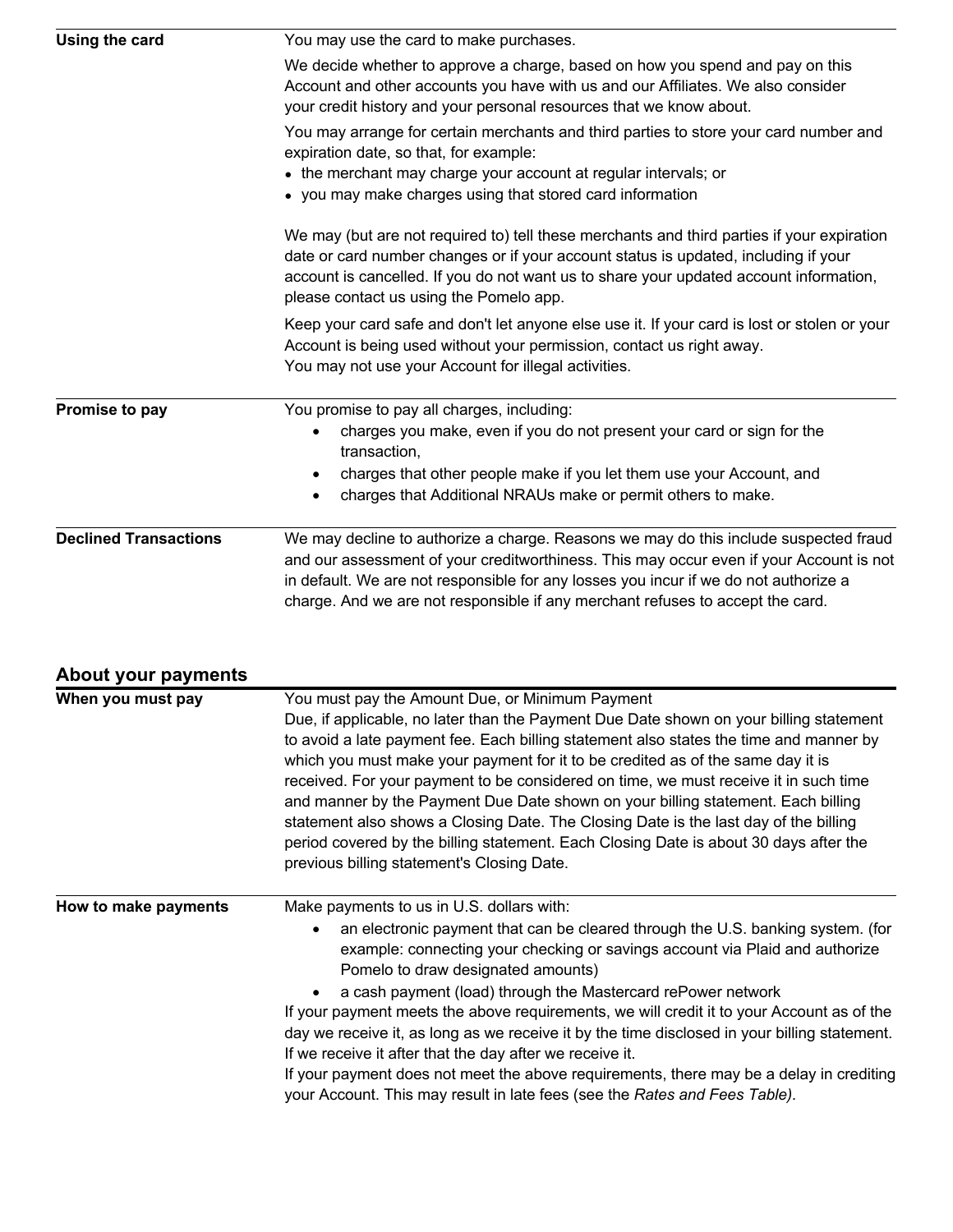We will not accept a payment made in a foreign currency or a payment drawn on an account at a bank located outside of the U.S. If we process a late payment, a partial payment, or a payment marked with any restrictive language, that will have no effect on our rights and will not change this Agreement.

| <b>Additional Information</b>                                                       |                                                                                                                                                                                                                                                                                                                                                                                                                                                                                                                                                                                                                                                                                                                                                                                                                                                                                                                                                                                                                                                                                                             |
|-------------------------------------------------------------------------------------|-------------------------------------------------------------------------------------------------------------------------------------------------------------------------------------------------------------------------------------------------------------------------------------------------------------------------------------------------------------------------------------------------------------------------------------------------------------------------------------------------------------------------------------------------------------------------------------------------------------------------------------------------------------------------------------------------------------------------------------------------------------------------------------------------------------------------------------------------------------------------------------------------------------------------------------------------------------------------------------------------------------------------------------------------------------------------------------------------------------|
| <b>Military Lending Act</b>                                                         | Federal law provides important protections to members of the Armed Forces and their<br>dependents relating to extensions of consumer credit. In general, the cost of consumer<br>credit to a member of the Armed Forces and his or her dependent may not exceed an<br>annual percentage rate of 36 percent. This rate must include, as applicable to the credit<br>transaction or account: the costs associated with credit insurance premiums; fees for<br>ancillary products sold in connection with the credit transaction; any application fee<br>charged (other than certain application fees for specified credit transactions or<br>accounts); and any participation fee (other than certain participation fees for a credit card<br>account). To listen to this statement, as well as a description of your payment obligation<br>for this Account, call us at (888) 404-2729. If you are a covered borrower, the Claims<br>Resolution section of this Agreement will not apply to you in connection with this<br>Account. Instead, the Claims Resolution for Covered Borrowers section will apply. |
| <b>About Additional</b><br><b>Non-Responsible</b><br><b>Authorized Users (NRAU)</b> | At your request, we may issue cards to up to three Additional NRAUs. They do not have<br>accounts with us, but they can use your Account subject to the terms of this Agreement.<br>You are responsible for all use of your Account by Additional NRAUs and anyone they<br>allow to use your Account. You must pay for all charges they make.<br>You authorize us to give Additional NRAUs information about your Account and to<br>discuss it with them. If you want to cancel an Additional NRAU's right to use your<br>Account (and cancel their card) you must tell us.                                                                                                                                                                                                                                                                                                                                                                                                                                                                                                                                 |
| <b>Converting charges made</b><br>in a foreign currency                             | If you make a charge in a foreign currency, Mastercard will convert it into U.S. dollars<br>on the date we process it in order for us to bill you for the charge in U.S. dollars based.<br>Unless a particular rate is required by law, Mastercard will choose a conversion rate<br>that is acceptable to us for that date. The rate Mastercard uses is directly related to the<br>highest official rate published by a government agency or the highest interbank rate<br>Mastercard identifies from customary banking sources on the conversion date or the<br>prior business day. This rate may differ from rates that are in effect on the date of your<br>charge.                                                                                                                                                                                                                                                                                                                                                                                                                                      |
| <b>Changing your</b><br>billing address                                             | You must notify us immediately if you change the mailing address where we send billing<br>statements or the e-mail address to which we send notice that your information billing<br>statements are available on the Pomelo App.                                                                                                                                                                                                                                                                                                                                                                                                                                                                                                                                                                                                                                                                                                                                                                                                                                                                             |
| <b>Closing your Account</b>                                                         | You may close your Account by calling us at (888) 404-2729 or writing to Pomelo, P.O.<br>Box 71339, Salt Lake City, UT 84171-0339.                                                                                                                                                                                                                                                                                                                                                                                                                                                                                                                                                                                                                                                                                                                                                                                                                                                                                                                                                                          |
| <b>Cancelling or suspending</b><br>your Account                                     | We may:<br>• cancel your Account,<br>• suspend the ability to make charges,<br>• cancel or suspend any feature on your Account, and<br>• notify merchants that your Account has been cancelled or suspended.<br>If we do any of these, you must still pay us for all charges under the terms of this<br>Agreement. We may do any of these things at our discretion, even if you pay on time and                                                                                                                                                                                                                                                                                                                                                                                                                                                                                                                                                                                                                                                                                                             |

your Account is not in default.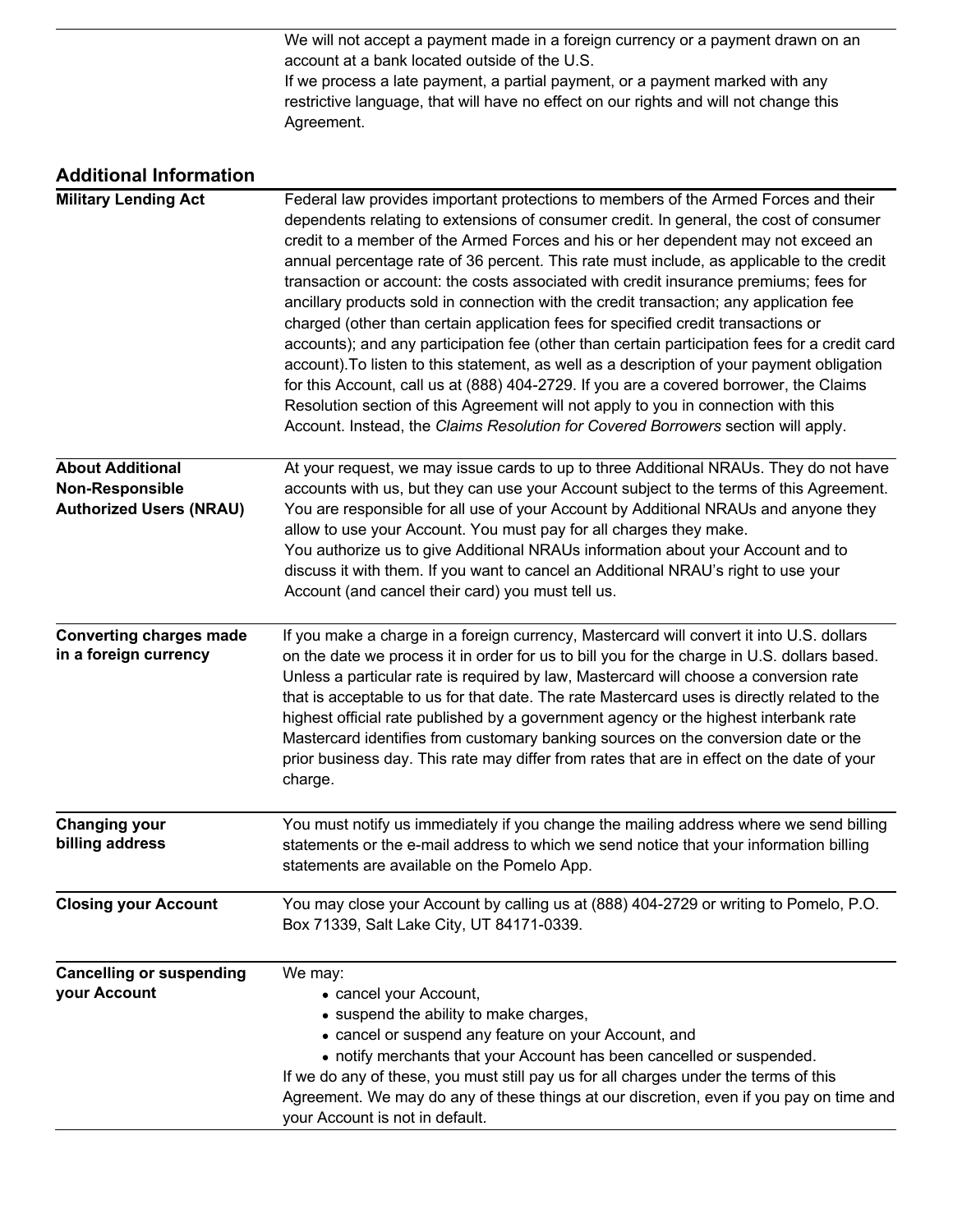|                                                                  | If your Account is cancelled permanently, you must destroy your cards.<br>We may agree to reinstate your Account after a cancellation. If we do this, we may:<br>• reinstate any additional cards issued on your Account,<br>• charge you any applicable fees and charge you a fee for reinstating the Account.                                                                                                                                                                                                                                                                                                                                                                                                                                                                                                                           |
|------------------------------------------------------------------|-------------------------------------------------------------------------------------------------------------------------------------------------------------------------------------------------------------------------------------------------------------------------------------------------------------------------------------------------------------------------------------------------------------------------------------------------------------------------------------------------------------------------------------------------------------------------------------------------------------------------------------------------------------------------------------------------------------------------------------------------------------------------------------------------------------------------------------------|
| <b>About default</b>                                             | We may consider your Account to be in default if:<br>• you violate a provision of this Agreement,<br>• you give us false information,<br>• you file for bankruptcy,<br>• you become incapacitated or die, or<br>• we believe you are unable or unwilling to pay your debts when due.<br>If we consider your Account in default, we may, to the extent permitted by federal and<br>applicable state law:<br>• suspend your ability to make charges,<br>• cancel or suspend any feature on your Account, or<br>require you to pay your Account balance immediately.                                                                                                                                                                                                                                                                         |
| <b>Collection costs</b>                                          | You agree to pay all reasonable costs, including attorneys' fees, that we incur to collect<br>amounts you owe.                                                                                                                                                                                                                                                                                                                                                                                                                                                                                                                                                                                                                                                                                                                            |
| <b>Credit reports</b>                                            | You agree that we will obtain credit reports about you, investigate your ability to pay, and<br>obtain information about you from other sources including information to verify and re-<br>verify your employment and income. And you agree that we will use such information for<br>any purposes (for example, marketing to you or evaluating you for a new account),<br>subject to applicable law.<br>You agree that we will give information about the Account to credit reporting agencies.                                                                                                                                                                                                                                                                                                                                           |
|                                                                  | We will tell a credit reporting agency if you fail to comply with any term of this<br>Agreement. This may have a negative impact on your credit report.                                                                                                                                                                                                                                                                                                                                                                                                                                                                                                                                                                                                                                                                                   |
|                                                                  | If you believe information, we have given to a credit reporting agency is incorrect, write to<br>us at: Pomelo, P.O. Box 71339, Salt Lake City, UT 84171-0339. When you write to us,<br>tell us the specific information you believe is incorrect.                                                                                                                                                                                                                                                                                                                                                                                                                                                                                                                                                                                        |
| <b>Sending you notices</b>                                       | We provide you notices through the agreed-to methods designated within the E-Sign<br>agreement. Any notice that we send you this way is deemed to be given when the digital<br>file is either posted in the Pomelo App or sent from our servers to your email/mobile<br>phone.                                                                                                                                                                                                                                                                                                                                                                                                                                                                                                                                                            |
| We may contact you                                               | <b>Servicing and Collections</b><br>If we need to contact you to service your account or to collect amounts you owe, you<br>authorize us (and our affiliates, agents and contractors, such as debt collection<br>agencies and service providers) to contact you at any phone number or email address<br>you provide, from which you contact us, or at which we believe we can reach you. We<br>may contact you in any way, such as calling, texting, emailing, sending mobile<br>application push notifications or using any other method of communication permitted by<br>law. We may contact you using an automated dialer or prerecorded messages. We may<br>contact you on a mobile, wireless or similar device, even if you are charged for it.<br><b>Call monitoring</b><br>We may monitor and record any calls between you and us. |
| How we handle electronic<br>debits from your checking<br>account | When you pay us by check, you authorize us to electronically deduct the amount from<br>your bank or other asset account. We may process the check electronically by<br>transmitting to your financial institution:                                                                                                                                                                                                                                                                                                                                                                                                                                                                                                                                                                                                                        |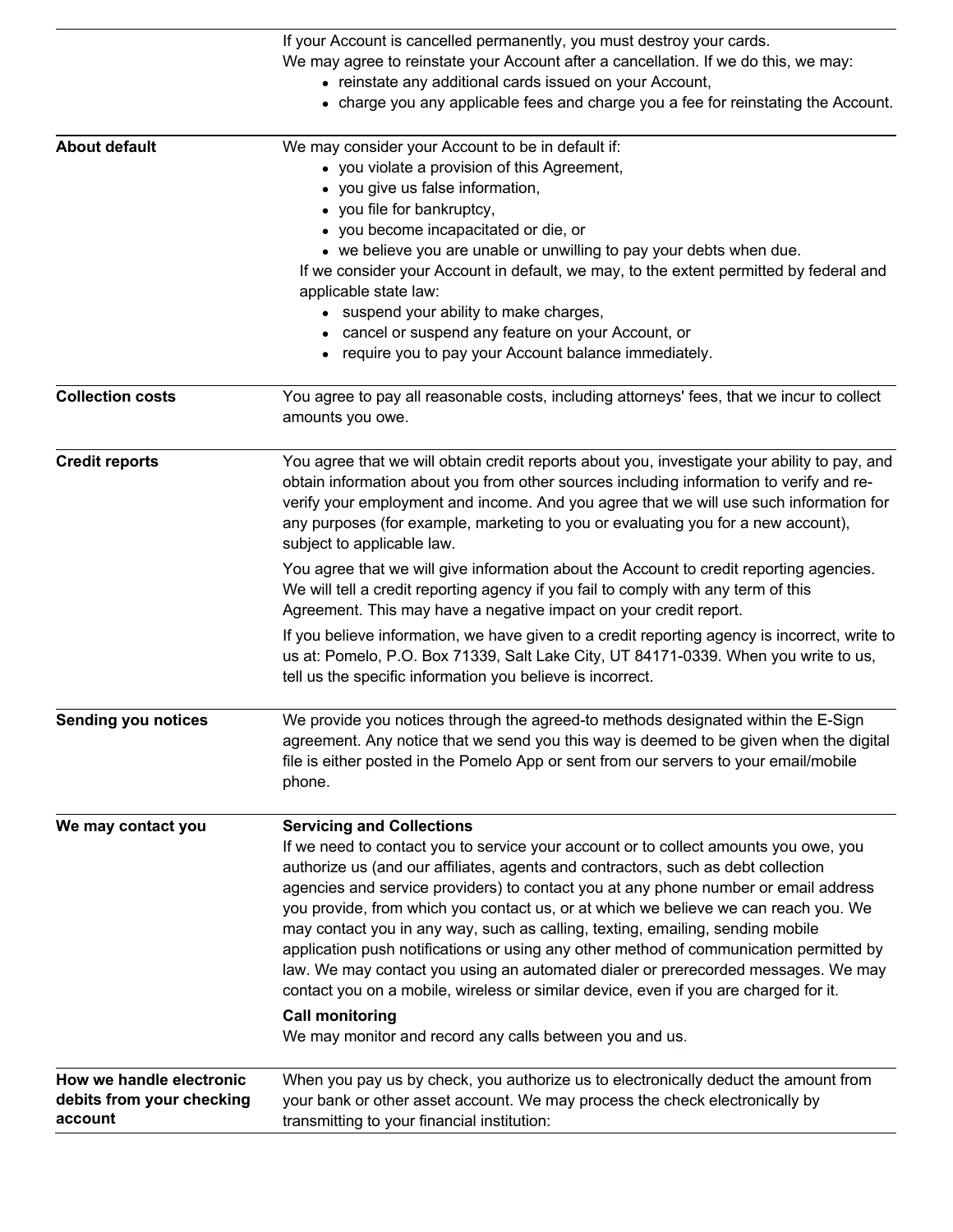|                                   | • the amount,<br>• the routing number,<br>• the account number, and the check serial number.<br>If we do this, your payment may be deducted from your bank or other asset account on<br>the same day we receive your check. Also, you will not receive that cancelled check with<br>your bank or asset account billing statement. If we cannot collect the funds electronically,<br>we may issue a draft against your bank or other asset account for the amount of the<br>check. |
|-----------------------------------|-----------------------------------------------------------------------------------------------------------------------------------------------------------------------------------------------------------------------------------------------------------------------------------------------------------------------------------------------------------------------------------------------------------------------------------------------------------------------------------|
| <b>Privacy Act of 1974 notice</b> | Some federal agencies may accept the card under authority of statute. When you make<br>charges at these agencies, we collect certain charge information. That information may<br>be put to routine uses such as processing, billing and collections. It may also be<br>aggregated for reporting, analysis and marketing use. Other routine uses by agencies<br>may be published in the Federal Register.                                                                          |
| <b>Changing benefits</b>          | We have the right to add, modify or delete any benefit or service of your Account at our<br>discretion.                                                                                                                                                                                                                                                                                                                                                                           |
| <b>Assigning the Agreement</b>    | We may sell, transfer or assign this Agreement and your Account. We may do so at any<br>time without notifying you. You may not sell, assign or transfer your Account or any of<br>your obligations under this Agreement.                                                                                                                                                                                                                                                         |
| <b>Assigning claims</b>           | If you dispute a charge with a merchant, we may credit against the Account for all or part<br>of the disputed charge. If we must do so, you assign and transfer to us all rights<br>(excluding tort claims) against the merchant. You agree that you will not pursue any<br>claim against the merchant for the credited amount. And you agree to fully cooperate<br>with us.                                                                                                      |
| We do not waive<br>our rights     | We may choose to delay enforcing or to not exercise rights under this Agreement. If we<br>do this, we do not waive our rights to exercise or enforce them on any other occasion.                                                                                                                                                                                                                                                                                                  |
| <b>Governing law</b>              | Washington State law and federal law govern this Agreement and your Account. They<br>govern without regard to internal principles of conflicts of law. We are located in<br>Washington State. We hold your Account in Washington State. We entered into this<br>Agreement with you in Washington State.                                                                                                                                                                           |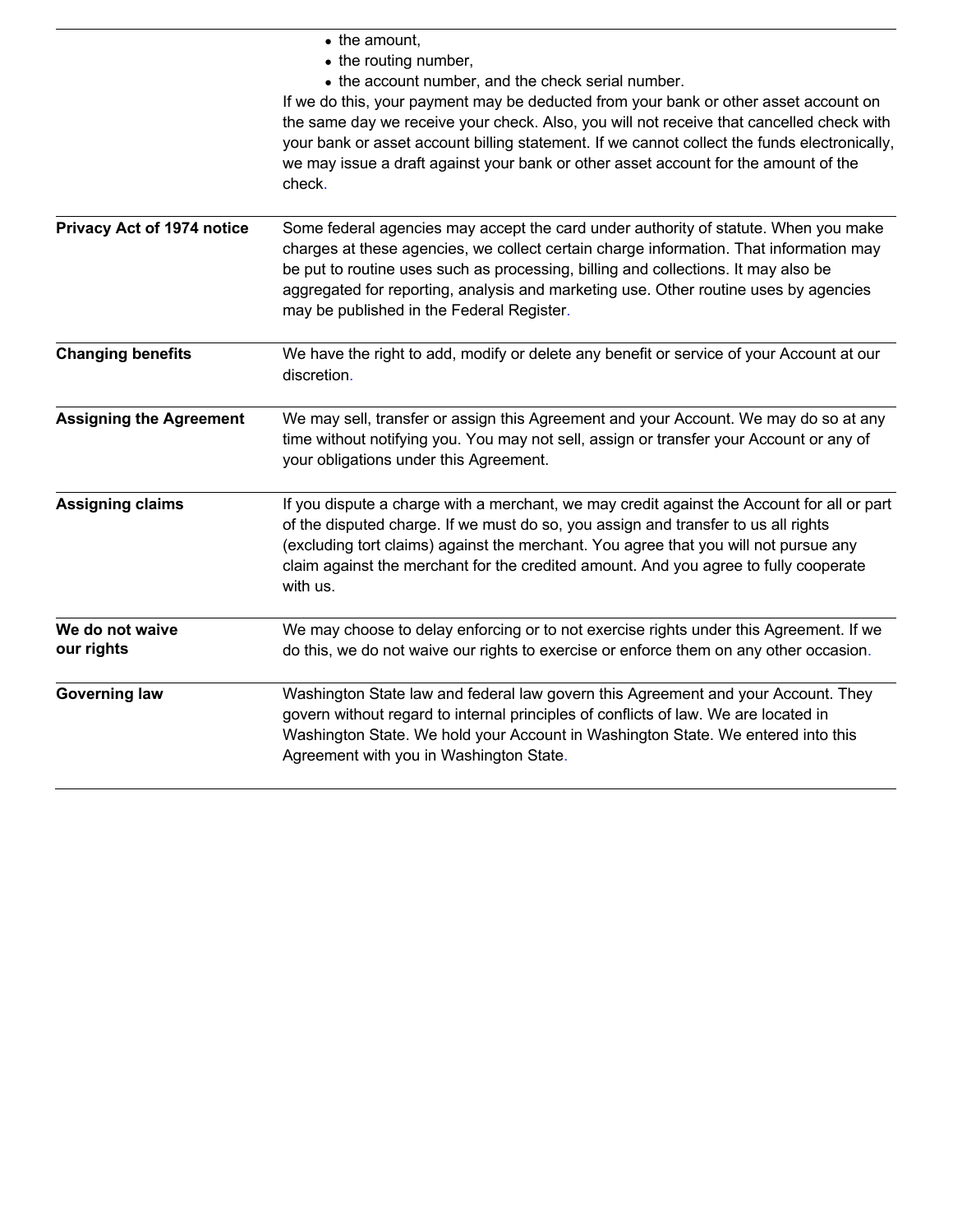#### **Claims Resolution**

Most customer concerns can be resolved by calling our Customer Service Department at the number listed on the back of your card. In the event Customer Service is unable to resolve a complaint to your satisfaction, this section explains how claims can be resolved through mediation, arbitration or litigation. It includes an arbitration provision. You may reject the arbitration provision by sending us written notice within 45 days after your first card purchase. See Your Right to Reject Arbitration below. For this section, "you" and "us" includes any corporate parents, subsidiaries, affiliates or related persons or entities. Claim means any current or future claim, dispute or controversy relating to your Account(s), this Agreement, or any agreement or relationship you have or had with us, except for the validity, enforceability or scope of the Arbitration provision. Claim includes but is not limited to: (1) initial claims, counterclaims, crossclaims and third-party claims; (2) claims based upon contract, tort, fraud, statute, regulation, common law and equity; (3) claims by or against any third party using or providing any product, service or benefit in connection with any account; and (4) claims that arise from or relate to (a) any account created under any of the agreements, or any balances on any such account, (b) advertisements, promotions or statements related to any accounts, goods or services financed under any accounts or terms of financing, (c) benefits and services related to card membership (including fee-based or no-cost benefit programs, enrollment services and rewards programs) and (d) your application for any account. You may not sell, assign or transfer a claim.

#### **Sending a Claim Notice**

Before beginning a lawsuit, mediation or arbitration, you and we agree to send a written notice (a claim notice) to each party against whom a claim is asserted, in order to provide an opportunity to resolve the claim informally or through mediation. The claim notice must describe the claim and state the specific relief demanded. Notice to you may be provided by your billing statement. Notice to us must include your name, address and Account number and be sent to Pomelo, P.O. Box 71339, Salt Lake City, UT 84171- 0339.

#### **Mediation**

In mediation, a neutral mediator helps parties resolve a claim. The mediator does not decide the claim but helps parties reach agreement. Before beginning mediation, you or we must first send a claim notice. Within 30 days after sending or receiving a claim notice, you or we may submit the claim to JAMS (1-800- 352-5267, jamsadr.com) or the American Arbitration Association ("AAA") (1-800-778-7879, adr.org) for mediation. We will pay the fees of the mediator. All mediation-related communications are confidential, inadmissible in court and not subject to discovery. All applicable statutes of limitation will be tolled from the date you or we send the claim notice until termination of the mediation. Either you or we may terminate the mediation at any time. The submission or failure to submit a claim to mediation will not affect your or our right to elect arbitration.

## **Arbitration**

You or we may elect to resolve any claim by individual arbitration. Claims are decided by a neutral arbitrator. If arbitration is chosen by any party, neither you nor we will have the right to litigate that claim in court or have a jury trial on that claim. Further, you and we will not have the right to participate in a representative capacity or as a member of any class pertaining to any claim subject to arbitration. Arbitration procedures are generally simpler than the rules that apply in court, and discovery is more limited. The arbitrator's authority is limited to claims between you and us alone. Claims may not be joined or consolidated unless you and we agree in writing. An arbitration award and any judgment confirming it will apply only to the specific case and cannot be used in any other case except to enforce the award. The arbitrator's decisions are as enforceable as any court order and are subject to very limited review by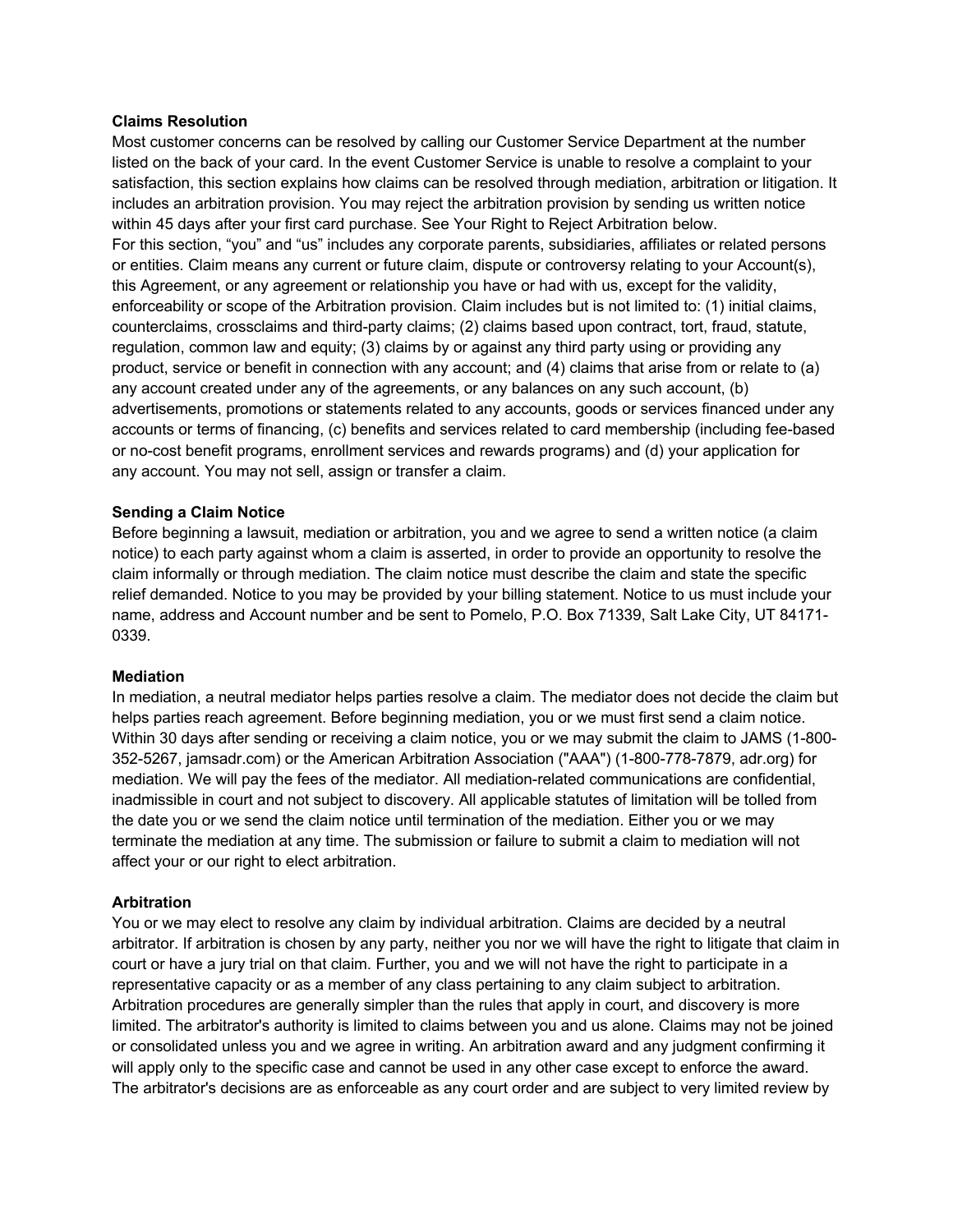a court. Except as set forth below, the arbitrator's decision will be final and binding. Other rights you or we would have in court may also not be available in arbitration.

**Initiating Arbitration:** Before beginning arbitration, you or we must first send a claim notice. Claims will be referred to either JAMS or AAA, as selected by the party electing arbitration. Claims will be resolved pursuant to this Arbitration provision and the selected organization's rules in effect when the claim is filed, except where those rules conflict with this Agreement. If we choose the organization, you may select the other within 30 days after receiving notice of our selection. Contact JAMS or AAA to begin an arbitration or for other information. Claims also may be referred to another arbitration organization if you and we agree in writing or to an arbitrator appointed pursuant to section 5 of the Federal Arbitration Act, 9 U.S.C. sec. 1-16 (FAA). We will not elect arbitration for any claim you file in small claims court, so long as the claim is individual and pending only in that court. You or we may otherwise elect to arbitrate any claim at any time unless it has been filed in court and trial has begun or final judgment has been entered. Either you or we may delay enforcing or not exercise rights under this Arbitration provision, including the right to arbitrate a claim, without waiving the right to exercise or enforce those rights.

**Limitations on Arbitration:** If either party elects to resolve a claim by arbitration, that claim will be arbitrated on an individual basis. There will be no right or authority for any claims to be arbitrated on a class action basis or on bases involving claims brought in a purported representative capacity on behalf of the general public, other Account Holders or other persons similarly situated. Notwithstanding any other provision and without waiving the right to appeal such decision, if any portion of these Limitations on Arbitration is deemed invalid or unenforceable, then the entire Arbitration provision (other than this sentence) will not apply.

**Arbitration Procedures:** This Arbitration provision is governed by the FAA.The arbitrator will apply applicable substantive law, statutes of limitations and privileges. The arbitrator will not apply any federal or state rules of civil procedure or evidence in matters relating to evidence or discovery. Subject to the Limitations on Arbitration, the arbitrator may otherwise award any relief available in court. You and we agree that the arbitration will be confidential. You and we agree that we will not disclose the content of the arbitration proceeding or its outcome to anyone, but you or we may notify any government authority of the claim as permitted or required by law. If your claim is for \$10,000 or less, you may choose whether the arbitration will be conducted solely on the basis of documents, through a telephonic hearing, or by an inperson hearing. At any party's request, the arbitrator will provide a brief written explanation of the award. The arbitrator's award will be final and binding, subject to each party's right to appeal as stated in this section and/or to challenge or appeal an arbitration award pursuant to the FAA. To initiate an appeal, a party must notify the arbitration organization and all parties in writing within 35 days after the arbitrator's award is issued. The arbitration organization will appoint a three-arbitrator panel to decide anew, by majority vote based on written submissions, any aspect of the decision objected to. The appeal will otherwise proceed pursuant to the arbitration organization's appellate rules. Judgment upon any award may be entered in any court having jurisdiction. At your election, arbitration hearings will take place in the federal judicial district of your residence.

**Arbitration Fees and Costs:** You will be responsible for paying your share of any arbitration fees (including filing, administrative, hearing or other fees), but only up to the amount of the filing fees you would have incurred if you had brought a claim in court. We will be responsible for any additional arbitration fees. At your written request, we will consider in good faith making a temporary advance of your share of any arbitration fees or paying for the reasonable fees of an expert appointed by the arbitrator for good cause.

**Additional Arbitration Awards:** If the arbitrator rules in your favor for an amount greater than any final offer we made before the final hearing in arbitration, the arbitrator's award will include:

(1) any money to which you are entitled, but in no case less than \$5,000; and (2) any reasonable attorneys' fees, costs and expert and other witness fees.